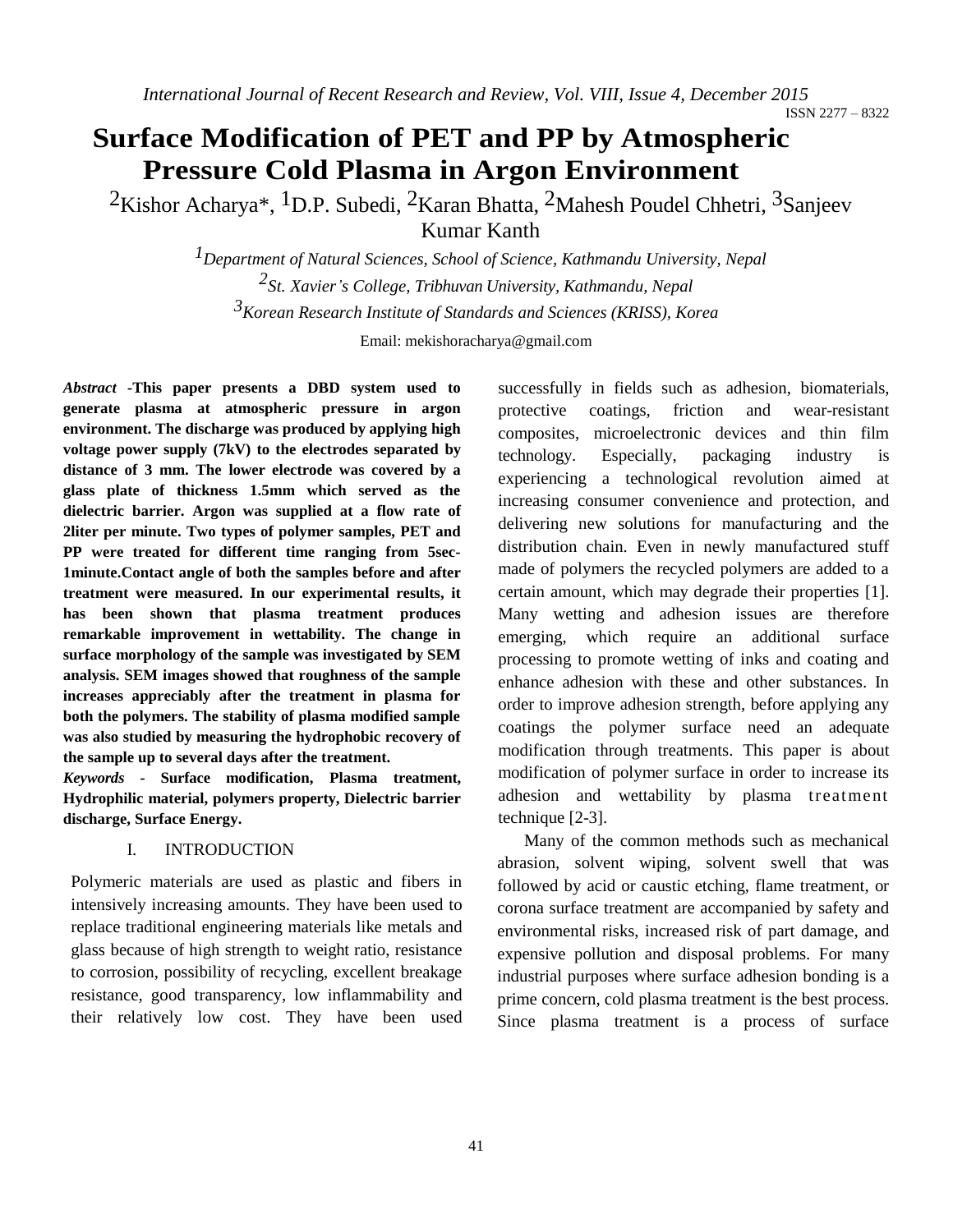modification, the bulk properties of the material are retained. The nature of the process also allows precise control of the process parameters and ensures repeatability of the process in industrial applications [4].

Typically, a plasma referred to as the fourth state of matter is composed of a large concentration of highly excited atomic, molecular, ionic, and radical species, which upon collision with the surfaces of polymers placed in the plasma environment break covalent chemical bonds, thus creating free radicals on the polymer surface [5]. The free radicals will then undergo additional reactions, de- pending on the gases present in the plasma or subsequent exposure to gases in the atmosphere. The result is that these gas radical reactions form a surface that is potentially very different from that of the starting bulk polymer [4]. The surface modification of solid substrates by plasma exposure is mostly used for etching, cross linking, surface activation (radical formation) and as pre-deposition process. The modification processes is not restricted to plasma irradiation, since the performed air exposure also leads to significant surface changes [6-8]. To study such chemical changes, X-ray photoelectron spectroscopy (XPS) and Fourier transform infrared spectroscopy are used to study the surface chemical composition [9]. The depth of modification arises from plasma power and exposure time. Typically it is few hundred of Angstroms (determined by RBS, Rutherford backscattering). Scanning Electron microscopy (SEM) and atomic force microscopy (AFM) are used to investigate the surface morphology of the material at the atomic scale. All these methods require relatively expensive equipment, skilled technicians and quite sophisticated techniques to interpret the data. Now days, most popular plasma for this process are obtained from Argon, helium, Nitrogen, Oxygen, Carbon dioxide and air [1].

A good understanding of the surface properties of a solid can be obtained relatively inexpensively from the measurement of the surface free energy. Therefore contact angle measurement has been used in the study of surface free energy, wettability and adhesion of low surface energy materials.[10]. The contact angle is an angle that a liquid creates with a solid surface or capillary walls of a porous material when both materials come in contact together. Here two liquids model, also known as Owens-Wendt-Kaelble model was used to find the work of adhesion *WA* expressed in terms of polar and dispersive components of surface energy [11]. i.e.

$$
Y_{l}(1 + \cos \theta) = 2 [(Y_{l}^{d})(Y_{s}^{d})]^{\frac{1}{2}} + 2 [(Y_{l}^{p})(Y_{s}^{p})]^{\frac{1}{2}}
$$

Where,  $Y_l^p$  and  $Y_l^d$  are the polar and dispersion components of the surface tension of the test liquid. Similarly  $Y_s^p$  and  $Y_s^d$  are the polar and dispersion components of the surface energy of the solid.

Atmospheric Pressure Dielectric barrier discharge (APDBD) was used in our research as it has been emphasized in practical applications because it minimizes the need for vacuum systems and enables the treatment of materials continuously. In general, a stable glow discharge is easily achieved in low pressure of less than few mbar [12].

We have used two polymers Polypropylene (PP) and Polyethylene Terephthalate (PET) for our experimental purposes. PP is well applicable as plastic and as a fiber and PET is used for fibers or fabrics, and as "PET Resin" in making bottles, jars, containers and packaging. Beside their many useful properties they have poor impact resistance at low temperature, are difficult paint or bond with adhesives and their molded surface is not smooth with glass reinforcement [13-14]

# II. EXPERIMENTAL

# *A. Preparation and Treatment of Sample*

Polypropylene (PP) and polyethylene Terephthalate (PET) were cut into the sample size of 60 mm by 15 mm and 140 mm by 15 mm. The samples were washed firstly in methanol for 5 minutes, secondly in acetone for 5 minutes finally in distilled water at ultrasonic bath for 10 minutes at an ambient temperature. They were then dried for few minutes and made ready for the plasma treatment by DBD. The discharge is made of brass with smooth surface. The lower electrode is fixed and upper electrode is movable. The lower electrode was covered by a glass plate of thickness 1.5 mm which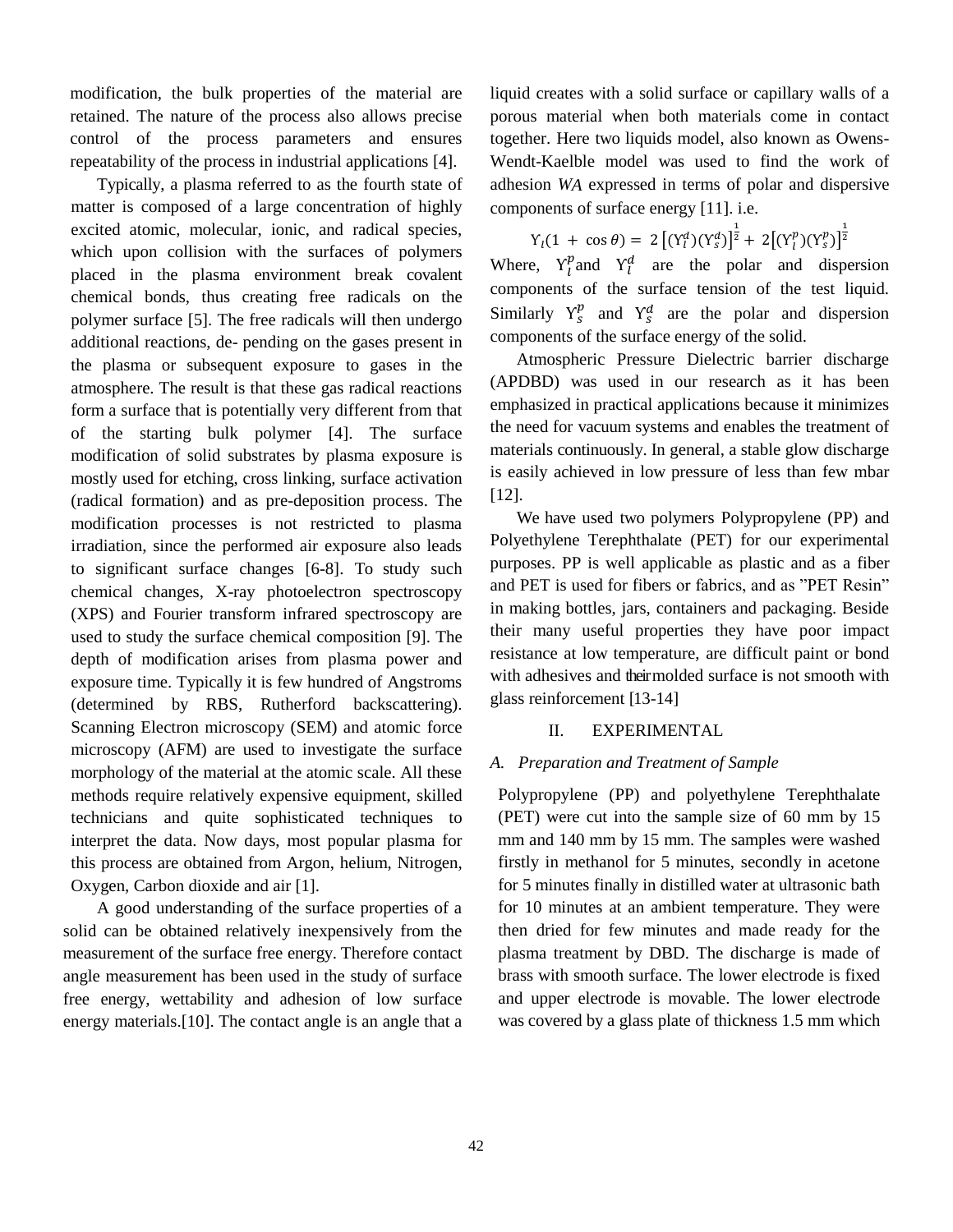served as the dielectric barrier. The discharge was produced by applying high voltage power supply (*≈*7kV) to the electrodes separated by distance of 3 mm. Argon was supplied at a flow rate of 2 liter per minute. Two types of polymer samples, PET and PP were treated for different time ranging from 5sec, 10sec, 20sec, 40 sec and 1minute.

## *B. Measurement and Characterization*

The effect of plasma treatment was investigated by comparing the contact angles of the treated and untreated samples with distilled water and glycerol. Sessile drop of 4 micro liters was made by using standard micro-syringe to place the water droplet in the samples. Contact angles of drops with reference to flat polymer surface were measured by the help of ramehart contact angle Goniometer model 200. This unit is equipped with standard software to analyze the drop image for the calculation of surface energy. The system offers a high level of computer aided precision in measuring contact angle while facilitating the calculation of surface energy using different model equation by solving Owenes-Wendt-Kaelble model. In our work, contact angle was measured by two test liquid models, using distilled water and glycerol. Two samples of same polymer were kept in DBD and treated under similar conditions. One sample was used for SEM image and another was used for the measurement of contact angle.

#### *C. Effect of Treatment time*

Plot of treatment time and contact angle of PET with water and glycerol is illustrated in the fig.1 and 2 respectively. For a fixed power supply of *≈*7kV, sampleelectrode distance of 3mm and rate of Argon gas flow as 2 liter per minute, the contact angles were found to decrease exponentially. The result showed that contact angle of water with PET decreased from  $76^{\circ}$ to  $27^{\circ}$  and  $65^{\circ}$  to  $38^{\circ}$  to glycerol after 1 minute of treatment. Comparison of exponential decay of contact angles for

both water and glycerol with treatment time can be made from fig.3. A more illustrative graph for the contact angles and the treatment time of water is shown in fig. 4. Besides, in our data there is anomaly at the treatment time of 40 seconds on both the graphs.



Fig.1. Contact angle of water drop on PET substrate as a function of treatment time. The applied voltage was  $\approx$ 7kV, the inter-electrode spacing was 3mm and the gas flow rate was 2 liter per minute.



Fig.2. Contact angle of glycerol drop on PET substrate as a function of treatment time. The applied voltage was *≈*7kV, the inter-electrode spacing was 3mm and the gas flow rate was 2 liter per minute.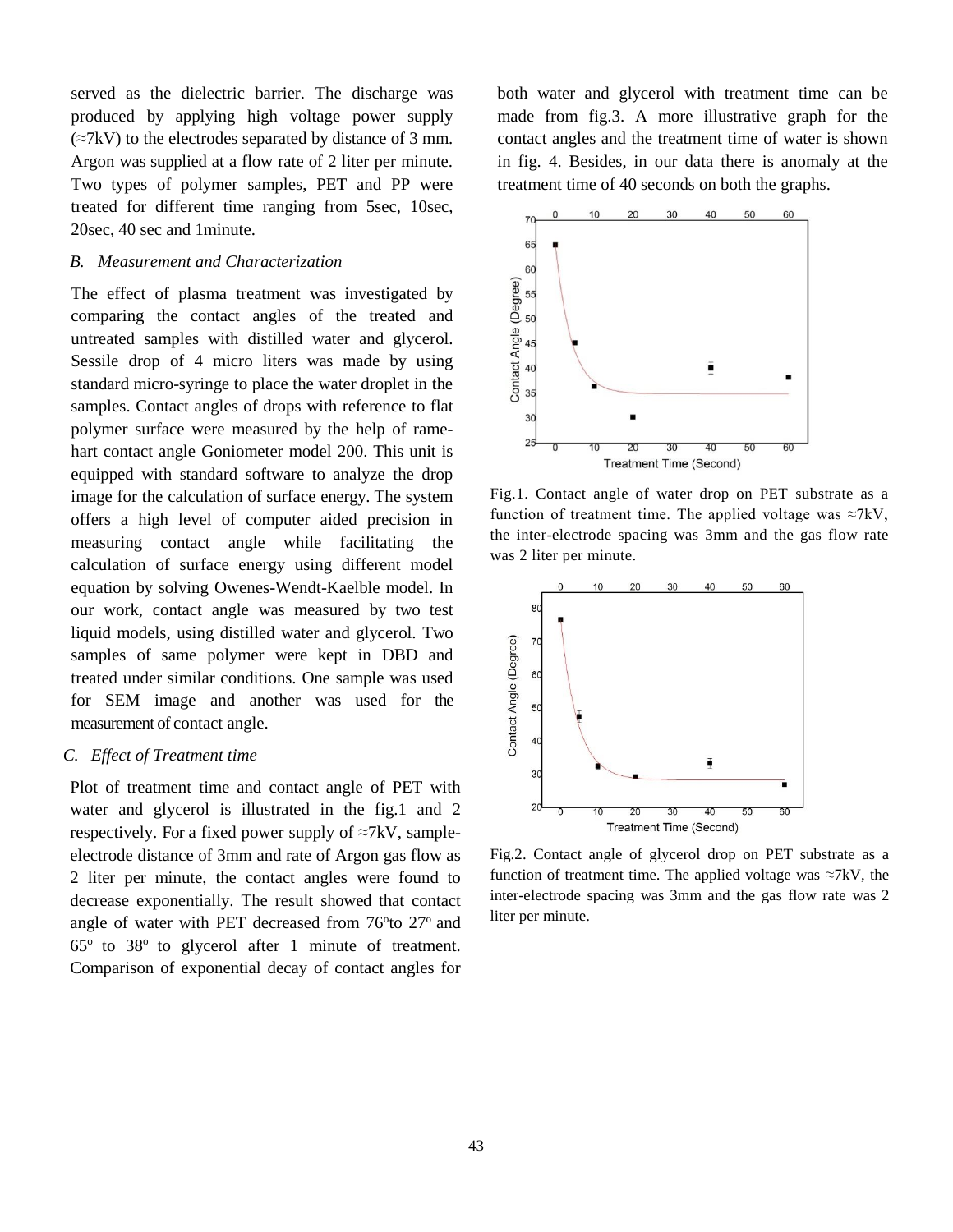

Fig .3. Variation of contact angle as the function of Treatment time



Fig. 4. Plot of contact angle as a function of treatment time of water along with the snapshot from Goniometer software in PET

## *D. Treatment time and Surface energy*

Plot of contact angle and surface energy as a function of treatment time is given in fig.5. Applied voltage, inter electrode distance and rate of flow of argon were kept constant while the treatment time was varied form 5 sec to 1 minute. We can see an exponential decrease in contact angle and an increase in surface energy. Surface energy of PET increased from 37  $mJ/m^2$  to 76  $mJ/m^2$ . The decrease in contact angle can be attributed to increase in surface roughness and incorporation of hydrophilic functional groups. This interaction of polymer surface with plasma might have caused hydrogen separation from polymeric chains and free radical creation. Radicals are created due to Ar+ or electron impacts, the CC and CH bonds being disrupted. With the CASING phenomenon (Cross-linking by activated species of inert gases) radicals interact with each other [15]. Exposure to plasma discharge can lead to the introduction of chemical functionalities, the nature of the functionalities highly depending on the chemical composition of the biomaterial and the process gas. This effect is time dependent as indicated in the graph. However a saturation value is obtained beyond 10 seconds of treatment which may be due to the equilibrium between the formation of hydrophilic functional groups on the surface and their removal by etching. Fig.5 demonstrates varying polar and dispersive components as functions of treatment time. Both polar and dispersive components sum up to give the total surface energy of the sample. For treatment time up to 10 seconds the surface energy increases rapidly and there is no appreciable amount of increase after that. This increase in surface energy results in increase in wettability of the sample.



Fig.5. Plot of contact angle and surface energy as the function of treatment time at fixed applied voltage of *≈*7kV, sample-electrode distance of 3mm and rate of Argon gas flow 2 liter per minute.

#### *E. Study of surface morphology changes*

To know more about the surface morphological changes due to plasma treatment, Scanning Electron Microscope (SEM) images were analyzed. While observing SEM images of PET and PP, surface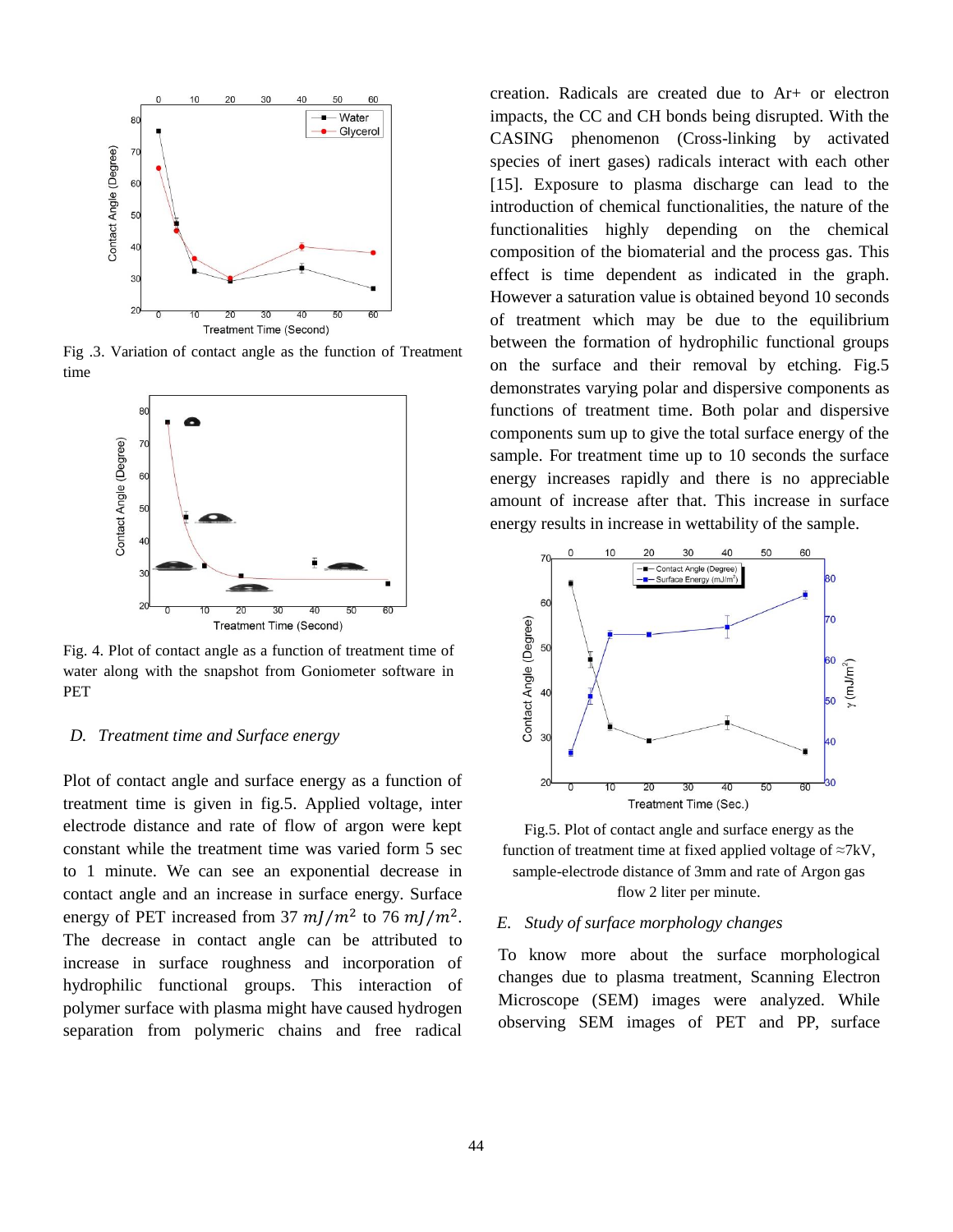roughness was found to change with an increase in treatment time. From fig. 7 of PET sample, smooth surface can be observed on the untreated sample. While increasing the treatment time, the roughness has increased. There seems to be formation of small granules like structure after plasma treatment which might be there as on behind the increment in the surface roughness ultimately resulting in the increase in surface energy. SEM image so fun treated and plasma treated PP is shown in fig. 8 respectively. The roughness of the samples is found to be much higher that of PET samples.



Fig.6. Plot of surface energy displaying both the polar and dispersive component as the function of treatment time





Fig.7. SEM images of PET sample untreated (top) and after 1 minute treatment (bottom) in plasma



Fig.8. SEM images of PP sample untreated (top) and after 1 minute treatment (bottom) in plasma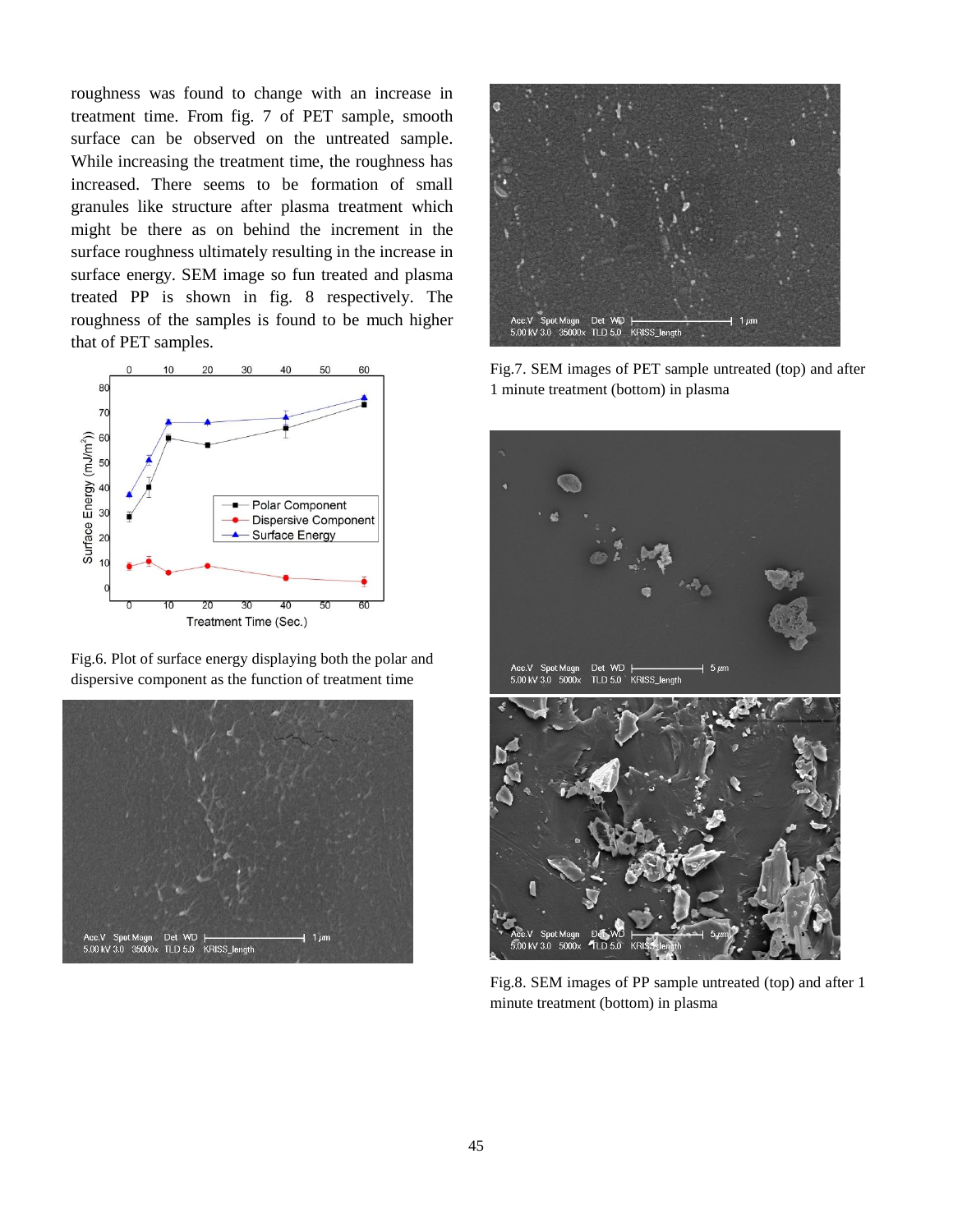# *F. Aging effect*

As shown in fig. 9 contact angle is increasing with time. We can closely observe firstly, contact angle increase abruptly from  $32.2^{\circ}$  to  $54.4^{\circ}$  within 1 day after the treatment. There was no discernible change in the contact angle as its maximum change was  $10^{\circ}$  in the next 23 days. It has been reported that ageing is due to (i) thermodynamically driven reorientation of polar species away from the surface to the subsurface, (ii) diffusion of mobile additives from the polymer bulk to the surface, and (iii) the reaction of residual free radicals with the ambient (Spell and Christension 1979).



Fig.9. Ageing of contact angle of water on PET after treatment by plasma in Argon environment

## III. CONCLUSION

The treatment of PET and PP by atmospheric pressure cold plasma in Argon environment caused decrease in contact angle and increase in surface energy. We were able to decrease contact angle of water from  $76^{\circ}$  to  $27^{\circ}$ and of glycerol from  $65^\circ$  to  $38^\circ$  in PET and increase surface energy from 37  $m/m^2$  to 76  $m/m^2$ . It was seen that decrease of contact angle was exponential. This also shows that improvement of wettability of PET and PP strongly depends on the treatment time/etching effect. We concluded that plasma treatment causes temporary effect in decreasing the contact angle of liquid on polymer observing the ageing effect.

# IV. ACKNOWLEDGEMENTS

We are very thankful to St. Xavier's College lecturer Dr. Vinay Jha, Mr. Basudev Ghimere, Mr. Drabindra Pandit and Principal Fr. Augustine Thomas for their support and cooperation during our research. Our special gratitude goes to Kathmandu University, Department of Natural Sciences for providing us plasma lab to perform our experiment and Korean Research Institute of Standards and Sciences (KRISS), Korea.

#### V. REFERENCES

- [1] L. H. E. C. K Terpilowski, D Rymuszaka, "Changes in wettability of polycarbonate and polypropylene preterated with oxygen and argon plasma,"
- [2] D. Subedi, D. Madhup, K. Adhikari, and U. Joshi, "Plasma treatment at low pressure for the enhancement of wettability of polycarbonate," Indian J. Pure. Appl. Phys, vol. 46, pp. 540–544, 2008.
- [3] R. Wolf, A. C. Sparavigna, et al., "Role of plasma surface treatments on wetting and adhesion," Engineering, vol. 2, no. 06, p. 397, 2010.
- [4] A. Pizzi and K. L. Mittal, Handbook of adhesive technology, revised and expanded. CRC Press, 2003.
- [5] H. V. Boenig, Plasma science and technology.Cornell University Press, 1982.
- [6] D. Hegemann, H. Brunner, and C. Oehr, "Plasma treatment of polymers for surface and adhesion improvement," Nuclear instruments and methods in physics research section B: Beam interactions with materials and atoms, vol. 208, pp. 281–286, 2003.
- [7] S. K. Øiseth, A. Krozer, B. Kasemo, and J. Lausmaa, "Surface modification of spin-coated high-density polyethylene films by argon and oxygen glow discharge plasma treatments," Applied surface science, vol. 202, no. 1, pp. 92–103, 2002.
- [8] V. ˇSvorˇc´ık, N. Kas´alkov´a, P. Slepiˇcka, K. Z´aruba, V. Kr´al, L. Baˇc´akov´a, M. Paˇr´ızek, V. Lis´a, T. Ruml, H. Gbelcov´a, et al., "Cytocompatibility of ar+ plasma treated and au nanoparticle-grafted pe," Nuclear Instruments and Methods in Physics Research Section B: Beam Interactions with Materials and Atoms, vol. 267, no. 11, pp. 1904–1910, 2009.
- [9] P. Slepiˇcka, N. S. Kas´alkov´a, E. Str´ansk´a, L. Baˇc´akov´a, and V. ˇSvorˇc´ık, "Surface characterization